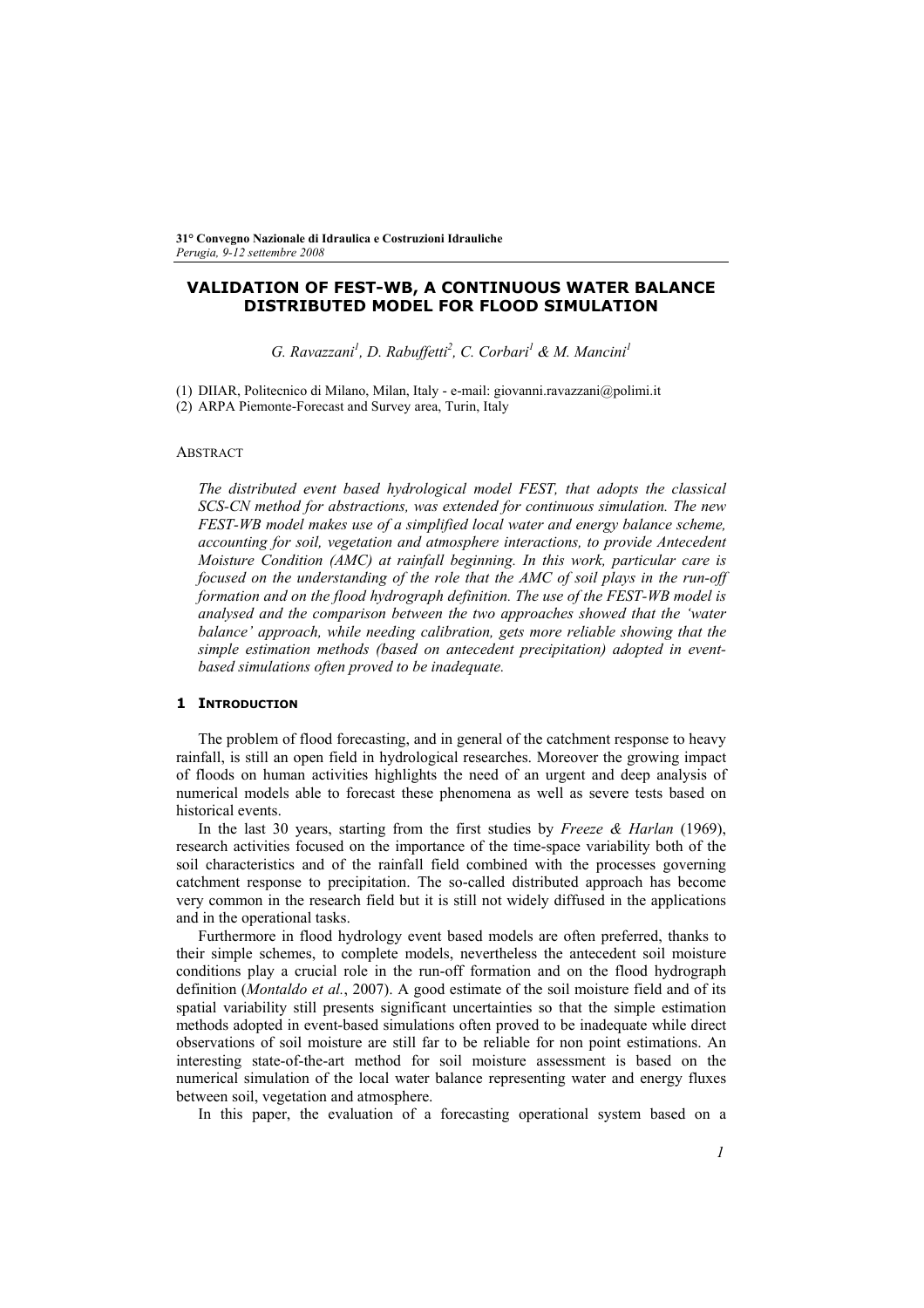distributed hydrological model is addressed. The FEST model (event based) and the new FEST-WB (continuous water balance model) are considered. The former adopts the classical SCS-CN (*Soil Conservation Service*, 1986) model for abstractions; the latter makes use of a simplified local water and energy balance scheme to provide AMC (Antecedent Moisture Condition) at rainfall beginning.

This study was part of the AMPHORE (Application des Methodologies de Previsions Hydrometeorologiques Orientees aux Risques Environnementaux) European Union research project whose objective regards the forecasting and the prevention of natural hazards, with particular reference to risks coming from severe hydrometeorological events.

## **2 THE UPPER PO RIVER BASIN**

The subject area is the upper Po River basin and covers  $38000 \text{ km}^2$ . This is predominantly an alpine region that is bounded on three sides by mountain chains covering 73% of its territory. While the north-east part of the basin is located in Switzerland, most of it is in the north-west of Italy. Piedmont, located in the Padana Plain, is the principal Italian region in the area while other Italian regions include Aosta Valley, Liguria and Lombardy.

Several flood events have occurred in the very last years, for example, September 1993, November 1994, November 1996, June and October 2000 and November 2002. On the basis of historical data that goes back to 1800, this region has been hit by severe meteorological events, on average, once every two years.

#### **2.1 Physiographic basin characterization**

Available digital cartographic data include: the Digital Elevation Model (DEM) available in raster format at 100 m x 100 m resolution; CORINE land cover maps for the Italian part updated in the year 2000 available in vector format and CORINE maps for the Switzerland part updated in the year 1990 available in raster format (spatial resolution of 250 m x 250 m); pedologic characteristics for soils available in vector format; Curve Number in raster format at 100 m x 100 m resolution. From the available basic thematic layers, basin parameters required for the application of the hydrological model have been derived at a spatial resolution of 1000 m x 1000 m. These include: flow direction, slope and aspect, residual and saturated soil moisture, albedo, pore size distribution index, saturated hydraulic conductivity, wilting point, field capacity and soil depth.

## **2.2 Hydrologic and meteorological data**

For this study, meteorological and hydrologic ground measured data were collected by the telemetric monitoring system of the Regione Piemonte, Regione Lombardia and Switzerland. Data of rainfall, air temperature, incident short wave solar radiation and air relative humidity are available from 1 January 2000 to 31 December 2004 at hourly or sub-hourly time steps.

Hydrometric observations at 30 minutes time step are available at 40 locations from 1 January 2000 to 31 December 2003. In the present analysis, only medium-sized basins with areas ranging from  $422$  to  $3976 \text{ km}^2$  are considered (Table 1). Locations characterized by lack of meteorological observations have been intentionally excluded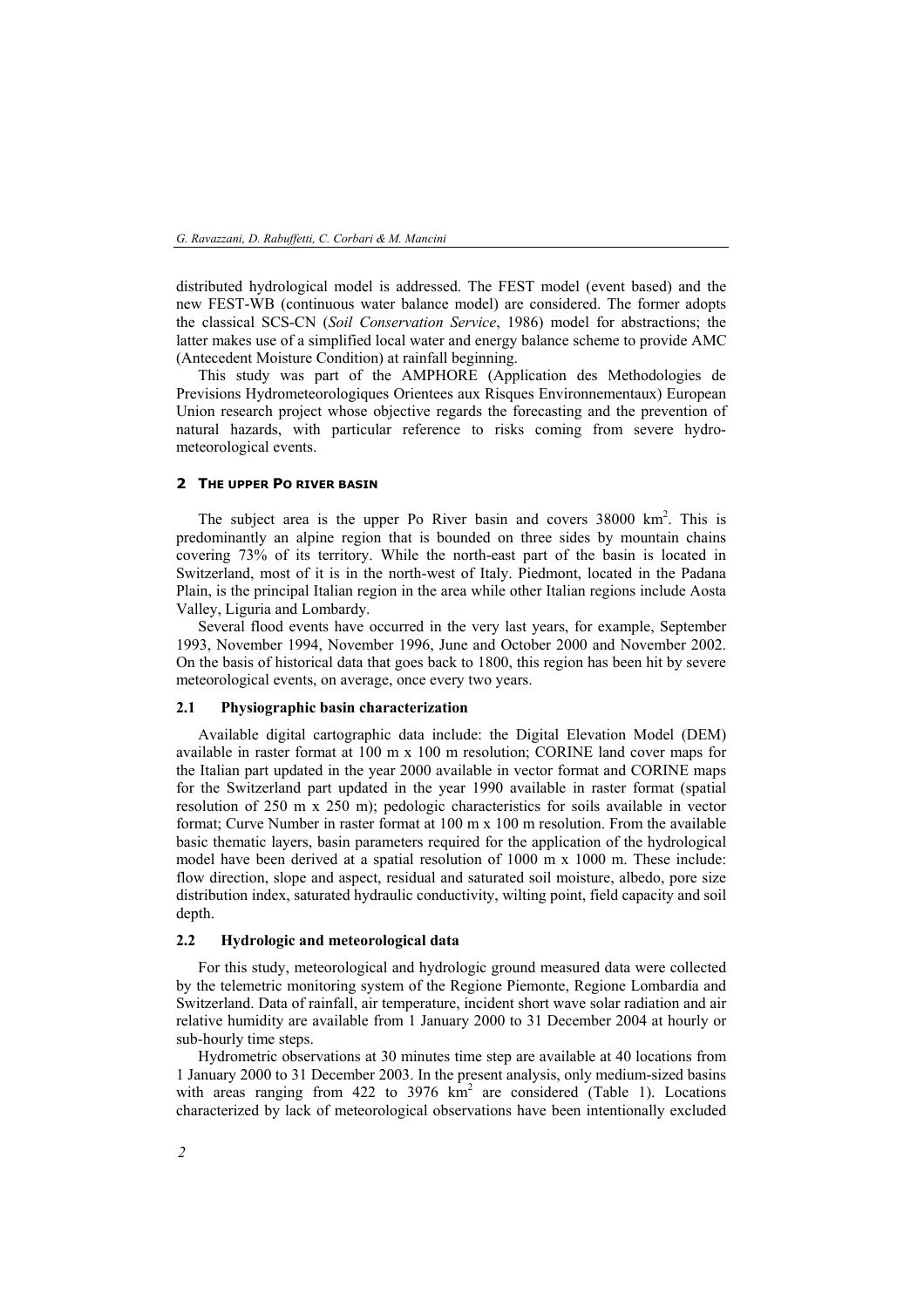| Cross-section     | River            | Drained Area [km <sup>2</sup> ] |
|-------------------|------------------|---------------------------------|
| Bellinzona        | Ticino           | 1624                            |
| Candoglia         | Toce             | 1531                            |
| Carignano         | Po               | 3976                            |
| Casalcermelli     | Orba             | 798                             |
| Cassine           | Bormida          | 1521                            |
| Castelnuovo Belbo | <b>Belbo</b>     | 422                             |
| Cuorgnè           | Orco             | 630                             |
| Farigliano        | Tanaro           | 1508                            |
| Fossano           | Stura di Demonte | 1249                            |
| Palestro          | Sesia            | 2587                            |
| Serravalle        | Scrivia          | 619                             |

from analysis.

**Table 1**. List of catchments involved in the analysis and drained area.

#### **3 DISTRIBUTED HYDROLOGIC MODELS**

For this work FEST-WB, a distributed hydrological water balance model, was developed based on the event based model FEST (*Mancini*, 1990; *Montaldo et al.*, 2002), acronym of Flash–flood Event–based Spatially–distributed rainfall–runoff Transformation.

Four main components can be identified in both models: 1) the flow paths and channel network definition, 2) the spazialization of site measured meteorological forcings, 3) the runoff computation and 4) the overland flow routing.

The first and the fourth components are common to the two models.

In the first component the flow path network is automatically derived from the DEM using a least-cost path algorithm (*Ehlschlaeger*, 1989). It assigns flow from each pixel to one of its eight neighbours, without the necessity to remove pits in the elevation data. For hillslope and channel network definition the models use the constant minimum support area concept. It consists of selecting a constant critical support area that defines the minimum drainage area required to initiate a channel (*Montgomery & Foufoula– Georgiou*, 1993).

In the second component, the spatial interpolation of ground measured meteorological forcings is performed. The FEST model needs only rainfall as input. The FEST-WB needs rainfall, solar radiation, air relative humidity and temperature. The rain and relative humidity data are interpolated using the inverse distance weighting algorithm. Solar radiation and temperature interpolation is described in the following subsections.

In the third component, the runoff is computed for each elementary cell. The two models use different methods for runoff estimation. The methods are described in the following subsections.

The fourth component performs the runoff routing throughout the hillslope and the river network. It is performed via a diffusion wave scheme based on the Muskingum-Cunge method in its non-linear form with the time variable celerity. Details are given by *Montaldo et al.* (2007).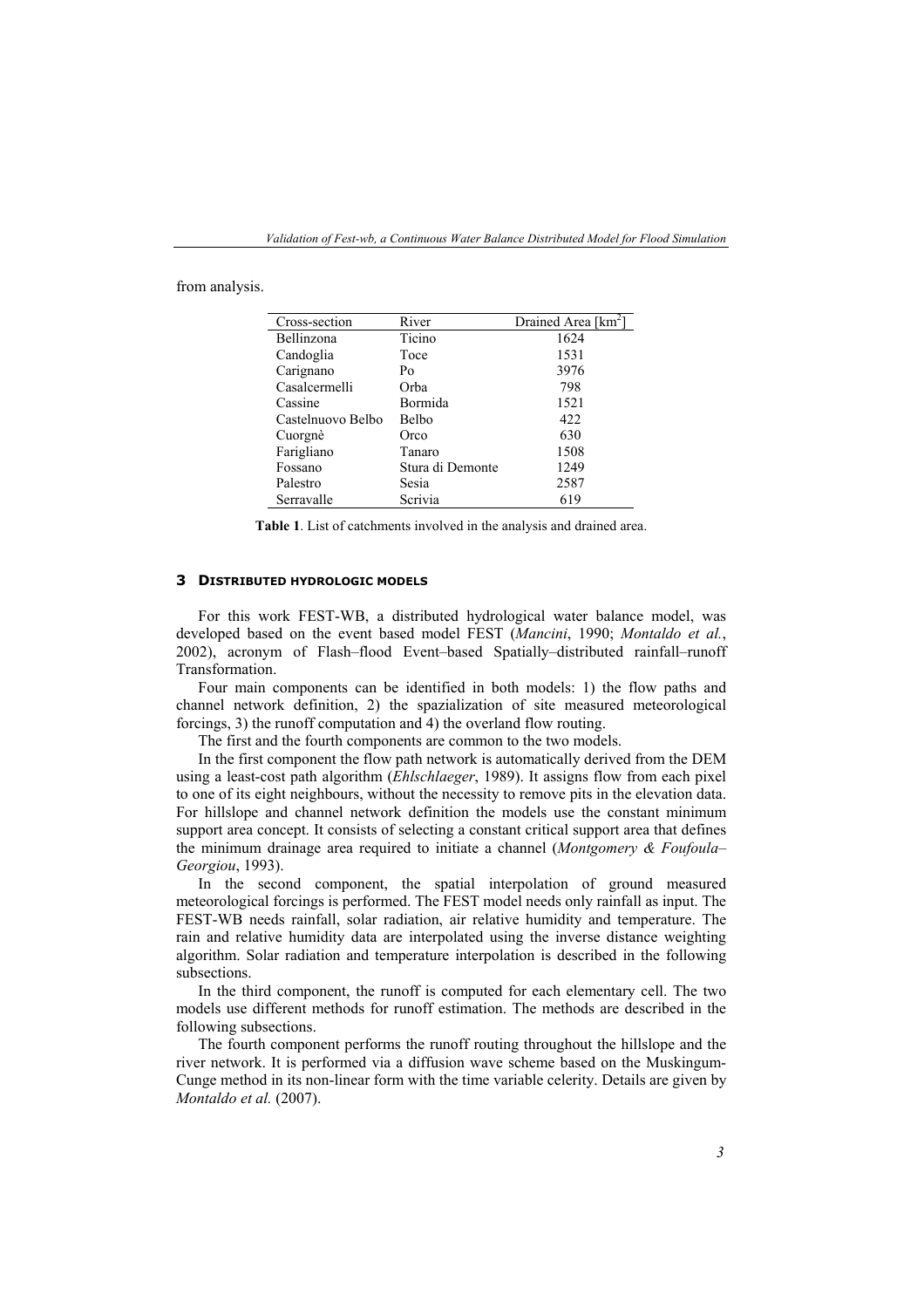#### **3.1 The FEST model**

The FEST model, designed for operating on a single-event basis, computes the surface runoff for each elementary cell using the CN method of the Soil Conservation Service (1986) in its differential form (*Mancini & Rosso*, 1989).

The SCS-CN method distinguishes three levels of antecedent moisture condition (AMC I, AMC II, and AMC III), depending on the total rainfall in the 5 days preceding a high rainfall event. The values of *CN* for the AMC II condition are tabulated by the Soil Conservation Service on the basis of soil type and land use. The values of *CN* for AMC I and AMC III are expressed in terms of the values of *CN* for AMC II through empirical relationships (*Montaldo et al.*, 2004). In this way, different values of *CN* (i.e., soil retention capacity) can be assigned to the cells of the basin according to the antecedent moisture conditions.

#### **3.2 The FEST-WB model**

FEST-WB computes the main processes of the hydrological cycle: evapotranspiration, infiltration, surface runoff, flow routing, subsurface flow and snow dynamics.

Spatial distribution of air temperature local measurements have to consider the reduction of temperature with altitude. In the model a constant lapse rate adjusts temperature for elevation  $(-0.0065 \degree C \text{ m}^{-1})$ . Thermal inversion phenomena are neglected.

The snow module of FEST-WB includes snow melt and snow accumulation dynamics (*Tarboton et al.*, 1994). The snow melt simulation is based on the degree day concept (*Martinec et al.*, 1960).

The terrain covered by snow is supposed to be frozen, and hence the melted water is prevented from infiltrating into the soil. On the contrary, the liquid fraction of snow water equivalent, *R<sub>s</sub>*, sum of melted water and liquid precipitation, is supposed to flow cell by cell trough the snow pack with a linear reservoir routing scheme (*Ponce*, 1989) with a celerity of  $1.67 \times 10^{-3}$  m/s (*Salandin et al.*, 2004). When  $R_s$  reaches a cell not covered by snow, it is added to the liquid precipitation of that cell.

Soil moisture,  $\theta$ , evolution for the cell not covered by snow, is described by water balance equation:

$$
\frac{\partial \theta}{\partial t} = \frac{1}{Z} \left( P_l - R - D - ET \right) \tag{1}
$$

where  $P_l$  is liquid precipitation,  $R$  is surface runoff flux,  $D$  is drainage flux,  $ET$  is evapotranspiration rate and *Z* is the soil depth. Soil moisture in cells covered by snow is assumed not varying with time.

The actual evapotranspiration, *ET*, is computed as a fraction of the potential rate tuned by a function that, in turn, depends on soil moisture content (*Montaldo et al.*, 2003). Potential evapotranspiration is computed with a radiation-based equation (*Priestley & Taylor*, 1972).

Shortwave net radiation involved in evaporative processes is calculated considering the effect of topography (*Mancini et al.*, 2005). Longwave net radiation is evaluated as a function of air temperature (*Goudriaan*, 1977).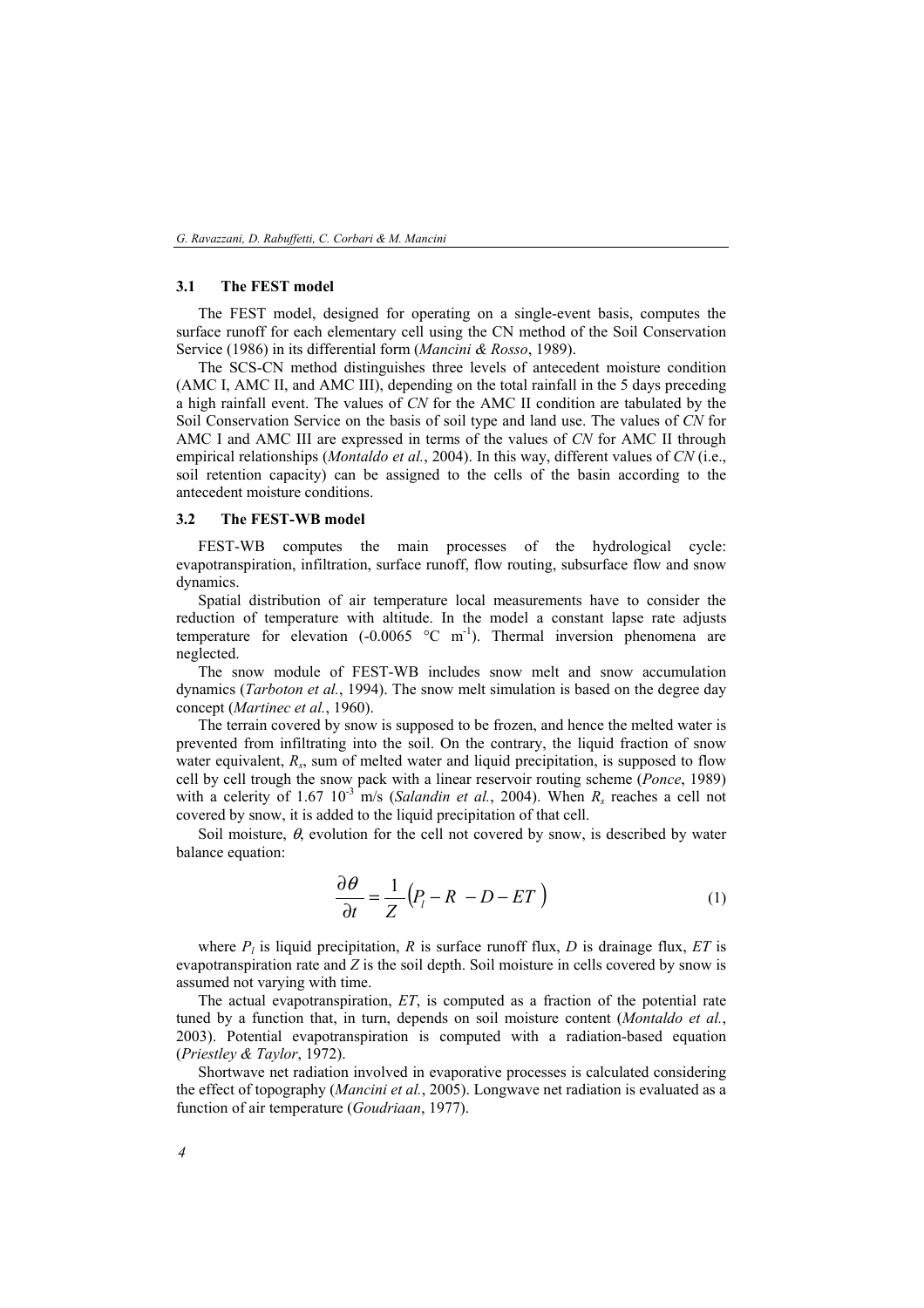Runoff is computed according to a modified SCS-CN method extended for continuous simulation (*Ravazzani et al.*, 2007) where the potential maximum retention, *S*, is updated cell by cell at the beginning of rainfall as a linear function of the degree of saturation, ε.

$$
S = S_1 \cdot (1 - \varepsilon) \tag{2}
$$

where  $S_l$  is the maximum value of *S* when the soil is dry (AMC 1).

Subsurface flow routing, computed on those cells not covered by snow, is computed with a linear reservoir routing scheme.

#### **4 MODEL CALIBRATION**

The FEST-WB model was subjected to a rigorous process of calibration and validation by comparison of simulated and observed discharge. Thanks to discharge time series availability, eleven locations could be chosen for this study. 57 flood events from 2000 were used for calibration, while 77 additional flood events from 2001-2003 were exploited for verification. In the calibration set, the peak flow per unit basin area ranges from  $0.07 \text{ m}^3\text{s}^{-1}\text{km}^{-2}$  to  $2.2 \text{ m}^3\text{s}^{-1}\text{km}^{-2}$ , and the volume of the hydrograph per unit basin area from 0.01  $10^6$  m<sup>3</sup>km<sup>-2</sup> to 0.52  $10^6$  m<sup>3</sup>km<sup>-2</sup>. In the verification set, the peak flow per unit basin area ranges from  $0.06 \text{ m}^3\text{s}^{-1}\text{km}^{-2}$  to  $2.67 \text{ m}^3\text{s}^{-1}\text{km}^{-2}$ , and the volume of the hydrograph per unit basin area from 0.01  $10^6$  m<sup>3</sup>km<sup>-2</sup> to 0.65  $10^6$  m<sup>3</sup>km<sup>-2</sup>.

Simulated hydrographs were extracted from the hourly time step continuous simulation for the period 2000-2003. Flood events in those locations where widespread inundation was observed were excluded from calibration and validation process as well, as the hydrologic distributed model cannot simulate this.



**Figure 1.** Comparison of observations, FEST, FEST-WB and FEST-WB not calibrated simulation results for a calibration event (left) and a validation event (right) for the river Toce at Candoglia

The main calibration activity, based on the "trial and error" approach, was primarily focused on flood volumes, which are strongly dependent on the infiltration process. The parameters subjected to calibration were the soil hydraulic conductivity, regulating saturation dynamics and, undirectly, 'Hortonian' infiltration excess, and soil depth,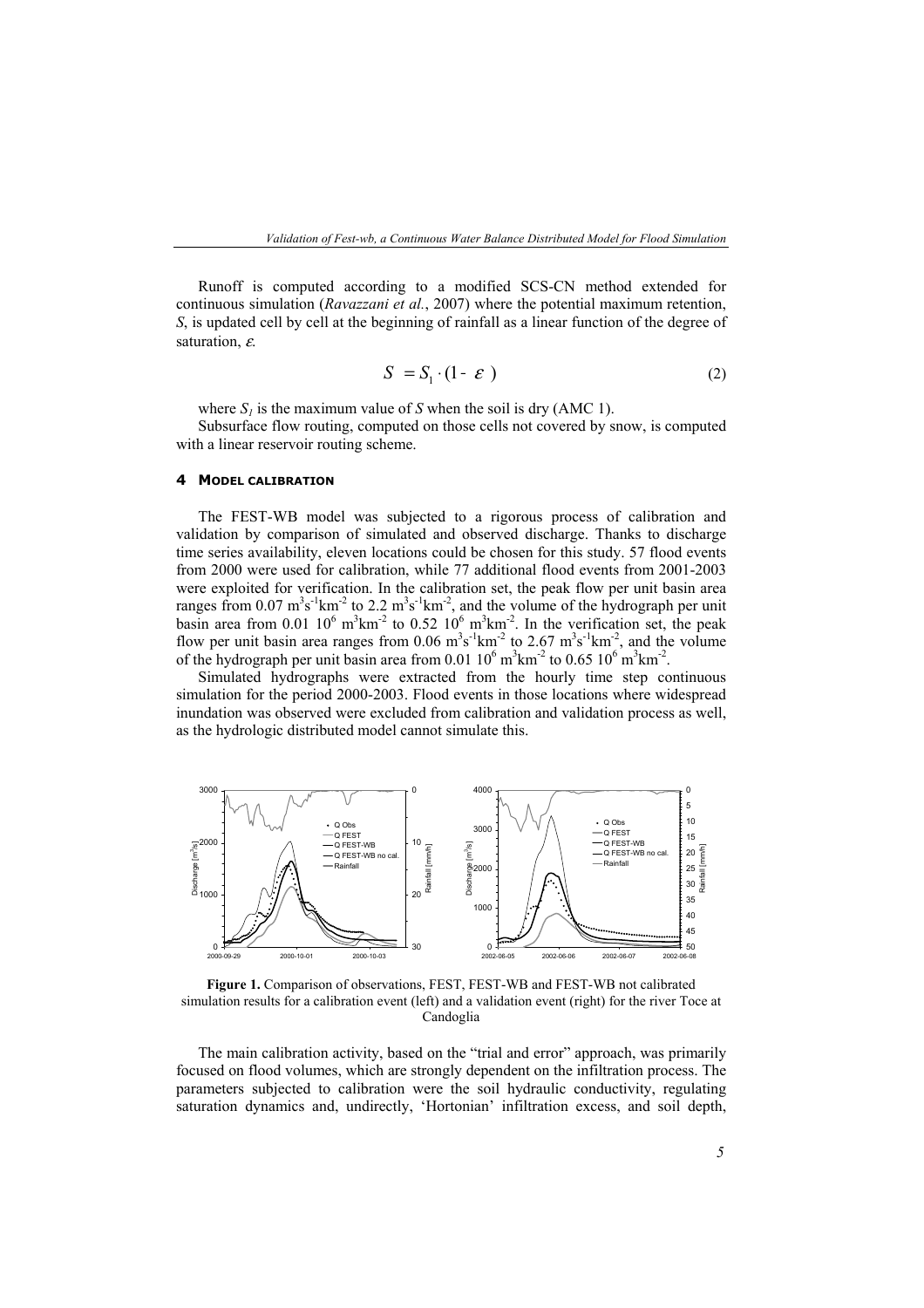regulating 'Dunnian' saturation excess. To this aim, observed discharge hydrograph was subdivided into its superficial and deep flow components. The deep soil hydraulic conductivity, responsible for hypodermic flow velocity, was calibrated as well. The deep soil conductivity was checked comparing observed and modelled hypodermic flow and taking into account that an increase of deep soil conductivity implies an increase of hypodermic flow. The CN map and parameters required for surface flow routing (roughness coefficient and section width), adopted also for simulations with FEST, were not modified in calibration process.

A comparison of observations, FEST, FEST-WB and FEST-WB not calibrated simulation results for river Toce at Candoglia is reported in Figure 1.

## **5 MODELS VERIFICATION**

For the entire set of selected events the hydrological simulations are run using both models. Each simulation is then compared with the observed discharge hydrograph calculating some quality index to classify the model reliability. These indexes are: relative error in peak discharge, relative error in flood volumes, time difference between simulated and observed peak time.

In this frame, negative relative error values for peak discharge and flood volumes show the model trend to underestimate while negative errors in time represent the model trend to anticipate flow routing. Actually these three indexes are not independent but can describe the most important feature to evaluate the reliability of the model focusing on its use in operational flood forecasting.

In Table 2, results for FEST runs are reported. The relative error statistics highlight the need of an improvement of the model reliability. Moreover, as shown in figure 2, there is a significant dependency of errors on AMC estimation. In particular the error is higher when the AMC is one, i.e. dry soil, and becomes acceptable as the AMC passes to 3, i.e. wet soil. This problem, linked to the intrinsic uncertainty in AMC estimates, show the difficulty in the operational use of the SCS-CN procedure in its classical formulation. As far as time errors are concerned, peaks are generally simulated late. Anyway, a more detailed analysis showed that high errors are often observed during multiple peaks floods where, even if the simulations catch the right phases, it can happen that the maximum observed discharge is linked to the first peak while in the simulation it occurs in one of the successive peaks.

In Tables 3 and 4, results for FEST-WB runs, respectively, before and after calibration, are reported. Mean, standard deviation and absolute mean, defined as the mean of the absolute value of errors, are reported. Before calibration, it seems that the FEST-WB tends to overestimate peak discharges and a model improvement, on respect to FEST runs, in relative peak discharge errors cannot be appreciated even if there's no bias for flood volumes relative error. The calibration activity produced a generalised improvement of the model performance both in terms of flood volume and peak discharge errors.

|                    | Flood peak relative error<br>[%] | Flood volume relative error<br>[%] | Time to peak error<br>[hours] |
|--------------------|----------------------------------|------------------------------------|-------------------------------|
| Mean               | $-32.21$                         | $-45.59$                           | 6.7                           |
| Absolute Mean      | 61.00                            | 57.93                              | 8.5                           |
| Standard deviation | 61.57                            | 47.59                              | 15.0                          |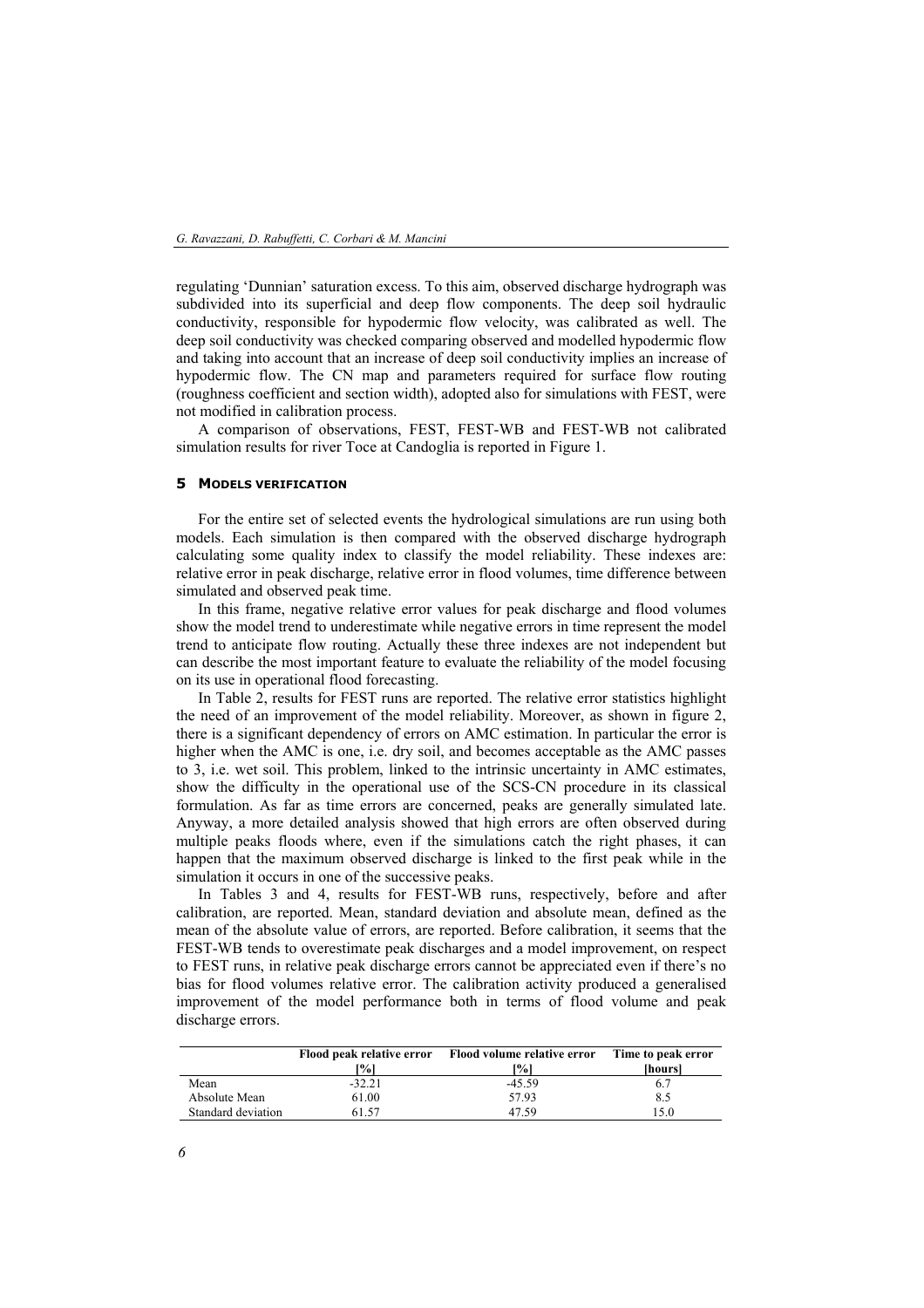|                    | Flood peak relative error<br><sup>10</sup> %] | Flood volume relative error<br>$\frac{10}{6}$ | Time to peak error<br><i>hoursl</i> |
|--------------------|-----------------------------------------------|-----------------------------------------------|-------------------------------------|
| Mean               | 30.07                                         | l.69                                          |                                     |
| Absolute Mean      | 69.23                                         | 50.18                                         | 4.7                                 |
| Standard deviation | 106.58                                        | 70.45                                         | 8.9                                 |

**Table 2**. Synthesis of the FEST runs: relative error statistics

**Table 3**. Synthesis of the not calibrated FEST-WB runs: relative error statistics

|                    | Flood peak relative error<br>[%] | Flood volume relative error<br>[%] | Time to peak error<br><i><b>Ihours</b></i> |
|--------------------|----------------------------------|------------------------------------|--------------------------------------------|
| Mean               | 7.41                             | $-0.89$                            | 0.6                                        |
| Absolute Mean      | 41.11                            | 34.38                              | 4.6                                        |
| Standard deviation | 64.96                            | 46.70                              | 8.7                                        |

**Table 4**. Synthesis of the calibrated FEST-WB runs: relative error statistics



**Figure 2.** . Errors dependence on AMC

## **6 CONCLUSIONS**

The FEST model, based on SCS-CN method and AMC concept for runoff estimation, denoted insufficient accuracy in flood simulation with significant underestimation of both peak and volume flow. Errors are mainly due to flood events characterized by dry soil at the beginning of the rainfall.

The FEST-WB, whose development is addressed to increase the number of processes considered involving a more careful physical description, showed a significant reduction in both peak and volume flow relative error. However, calibration of model parameters proved to be a crucial activity.

**Acknowledgements**. This work was funded in the framework of the AMPHORE 2003- 03-4.3-I-079 EU-INTERREG IIIB MEDOCC "Application des Methodologies de Previsions Hydrometeorologiques Orientees aux Risques Environnementaux". The work is also supported by Italian Ministry of University and Scientific Research (2006), project "Assimilation of remote sensing and ground data for the calibration of distributed hydrologic models and flash flood forecasting". The authors thank the ARPA Regione Piemonte (Italy), ARPA Regione Lombardia (Italy), Ufficio Federale dell'Ambiente UFAM Berna (Switzerland), Ufficio Federale di Meteorologia e